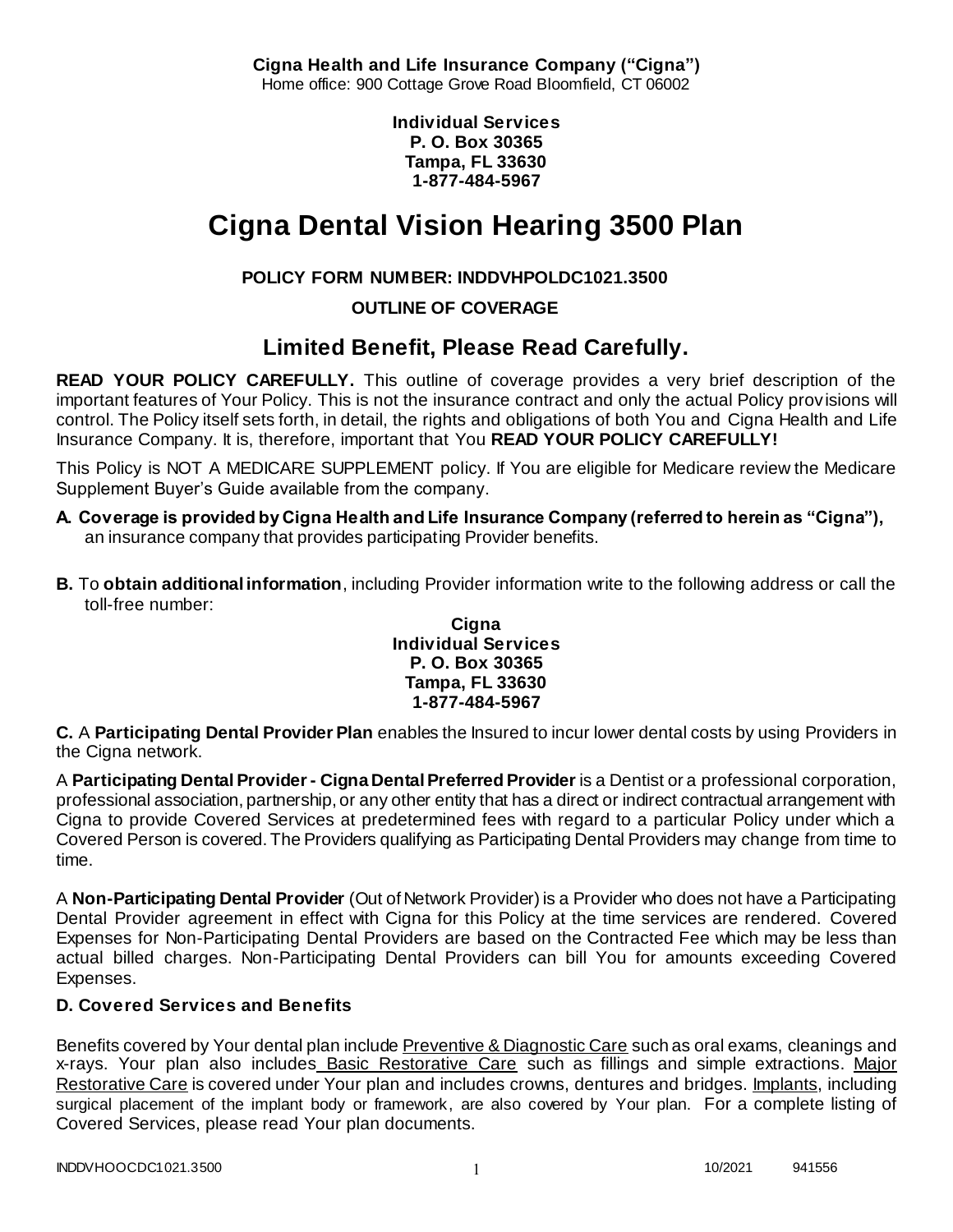The frequency of certain Covered Services, like cleanings, are limited. Refer to Your Policy for specific limitations on frequency under Your plan.

### **Benefit Schedule**

The benefits outlined in the table below show the payment percentages for Covered Expenses **AFTER** any applicable Deductibles have been satisfied unless otherwise stated.

### **CIGNA DENTAL, VISION, AND HEARING INSURANCE** *The Schedule*

#### **For You and Your Dependents**

#### **The Schedule – Dental Benefits**

If You select a Participating Dental Provider, Your cost will be less than if You select a Non-Participating Dental Provider.

#### **Emergency Services**

The Benefit Percentage payable for Emergency Services charges made by a Non-Participating Dental Provider is the same Benefit Percentage as for Participating Dental Provider Charges. Dental Emergency services are required immediately to either alleviate pain or to treat the sudden onset of an acute dental condition. These are usually minor procedures performed in response to serious symptoms, which temporarily relieve significant pain, but do not effect a definitive cure, and which, if not rendered, will likely result in a more serious dental or medical complication.

#### **Dental Deductibles**

Dental Deductibles are expenses to be paid by You or Your Dependent. Dental Deductibles are in addition to any Coinsurance. Once the Dental Deductible maximum in The Schedule has been reached You and Your family need not satisfy any further dental deductible for the rest of that year.

#### **Participating Dental Provider Payment**

Participating Dental Provider services are paid based on the Contracted Fee agreed upon by the Provider and Cigna.

#### **Non-Participating Dental Provider Payment**

Non-Participating Dental Provider services are paid based on the Contracted Fee.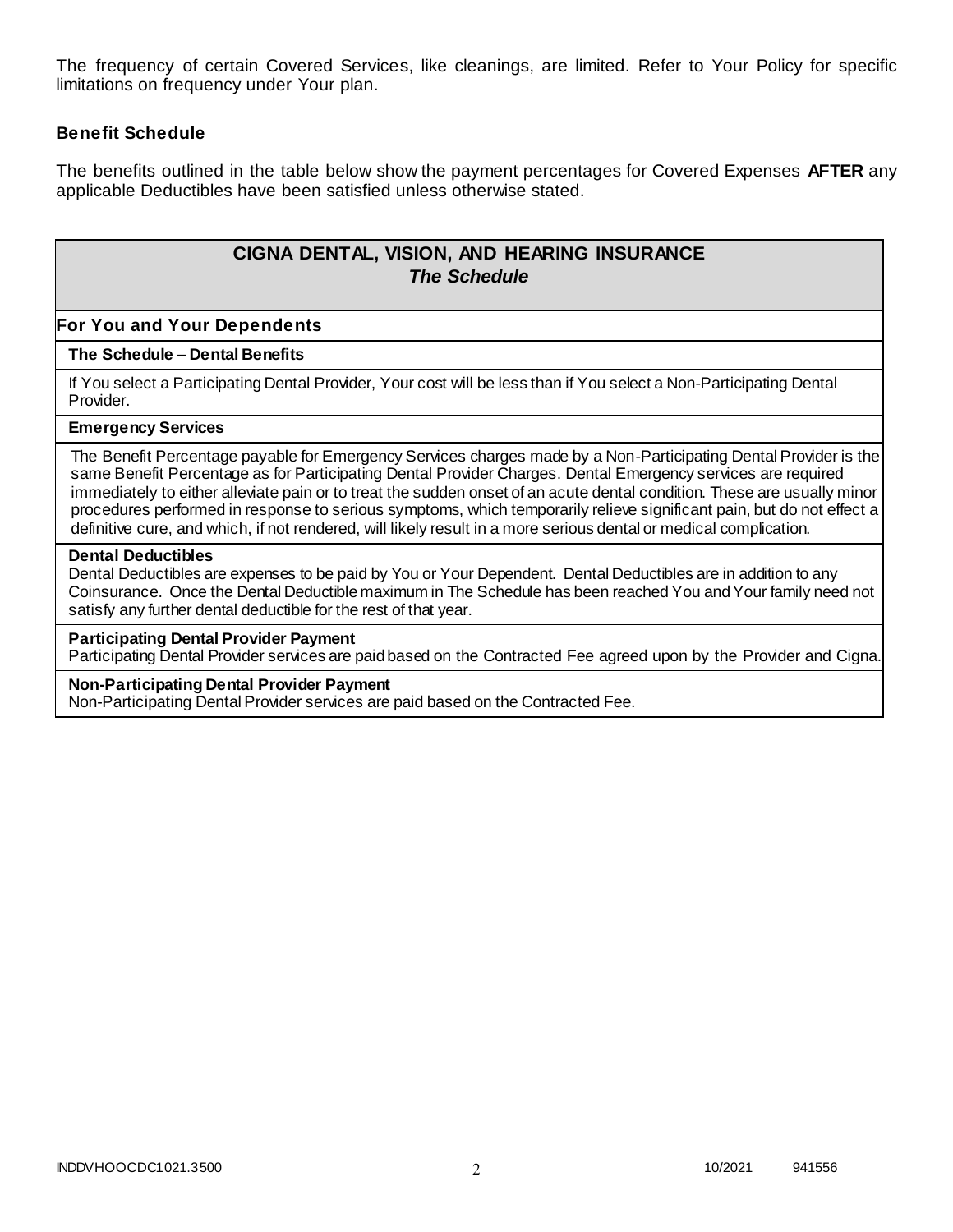| DENTAL BENEFIT HIGHLIGHTS                                                                                                                                                                                                                                                 |                                                  |
|---------------------------------------------------------------------------------------------------------------------------------------------------------------------------------------------------------------------------------------------------------------------------|--------------------------------------------------|
| Classes I, II, III, IX<br><b>Calendar Year Maximum</b>                                                                                                                                                                                                                    | \$2,500 per person                               |
| <b>Class IX Lifetime Maximum</b>                                                                                                                                                                                                                                          | \$2,000 per person                               |
| <b>Calendar Year Dental Deductible</b>                                                                                                                                                                                                                                    |                                                  |
| Individual                                                                                                                                                                                                                                                                | \$100 per person                                 |
|                                                                                                                                                                                                                                                                           | Not Applicable to Class I                        |
| Class I                                                                                                                                                                                                                                                                   | The Percentage of Covered Expenses the Plan Pays |
| Preventive Care<br>Oral Exams<br><b>Routine Cleanings</b><br>Routine X-rays<br>Non-Routine X-rays<br><b>Fluoride Application</b><br><b>Sealants</b><br>Space Maintainers (non-orthodontic)<br>Emergency Care to Relieve Pain                                              | 100%                                             |
| <b>Class II</b>                                                                                                                                                                                                                                                           | The Percentage of Covered Expenses the Plan Pays |
| <b>Basic Restorative</b><br>Fillings<br>Surgical Extraction of Impacted Teeth<br>Oral Surgery, Simple Extractions<br>Relines, Rebases, and Adjustments<br>Repairs - Bridges, Crowns, and Inlays<br>Repairs - Dentures                                                     | 80% after dental deductible                      |
| <b>Class III</b>                                                                                                                                                                                                                                                          | The Percentage of Covered Expenses the Plan Pays |
| <b>Major Restorative</b><br>Crowns / Inlays / Onlays<br>Root Canal Therapy / Endodontics<br><b>Minor Periodontics</b><br><b>Major Periodontics</b><br>Oral Surgery, All Except Simple Extractions<br>Prosthesis Over Implant<br>Anesthetics<br>Dentures<br><b>Bridges</b> | 50% after dental deductible                      |
| <b>Class IX</b>                                                                                                                                                                                                                                                           | The Percentage of Covered Expenses the Plan Pays |
| Implants                                                                                                                                                                                                                                                                  | 50% after plan deductible                        |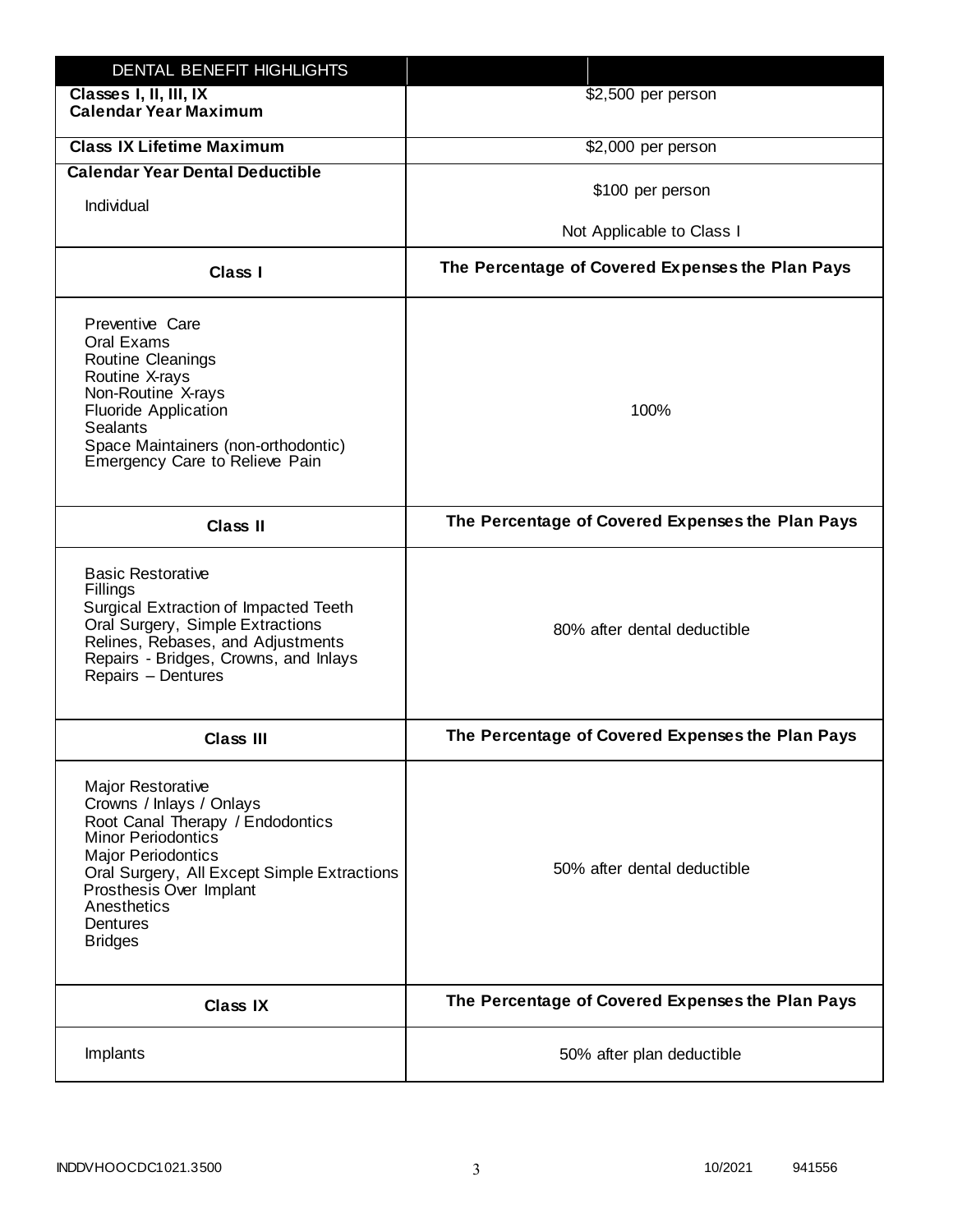| The Schedule - Vision Benefits                                                                  |                                                                                          |
|-------------------------------------------------------------------------------------------------|------------------------------------------------------------------------------------------|
| <b>VISION BENEFIT HIGHLIGHTS</b>                                                                |                                                                                          |
| Eye Examinations, including refraction                                                          | The plan pays 90% of expenses, not to exceed a \$100 calendar<br>year maximum per person |
| Materials (corrective eyeglasses or contact<br>lenses, including fittings and follow-up visits) | \$300 calendar year maximum per person                                                   |

| The Schedule - Hearing Benefits                             |                                        |
|-------------------------------------------------------------|----------------------------------------|
| <b>HEARING BENEFIT HIGHLIGHTS</b>                           |                                        |
| <b>Hearing Examinations</b>                                 | \$50 calendar year maximum per person  |
| Materials (Hearing Aids, including fittings<br>and repairs) | \$700 calendar year maximum per person |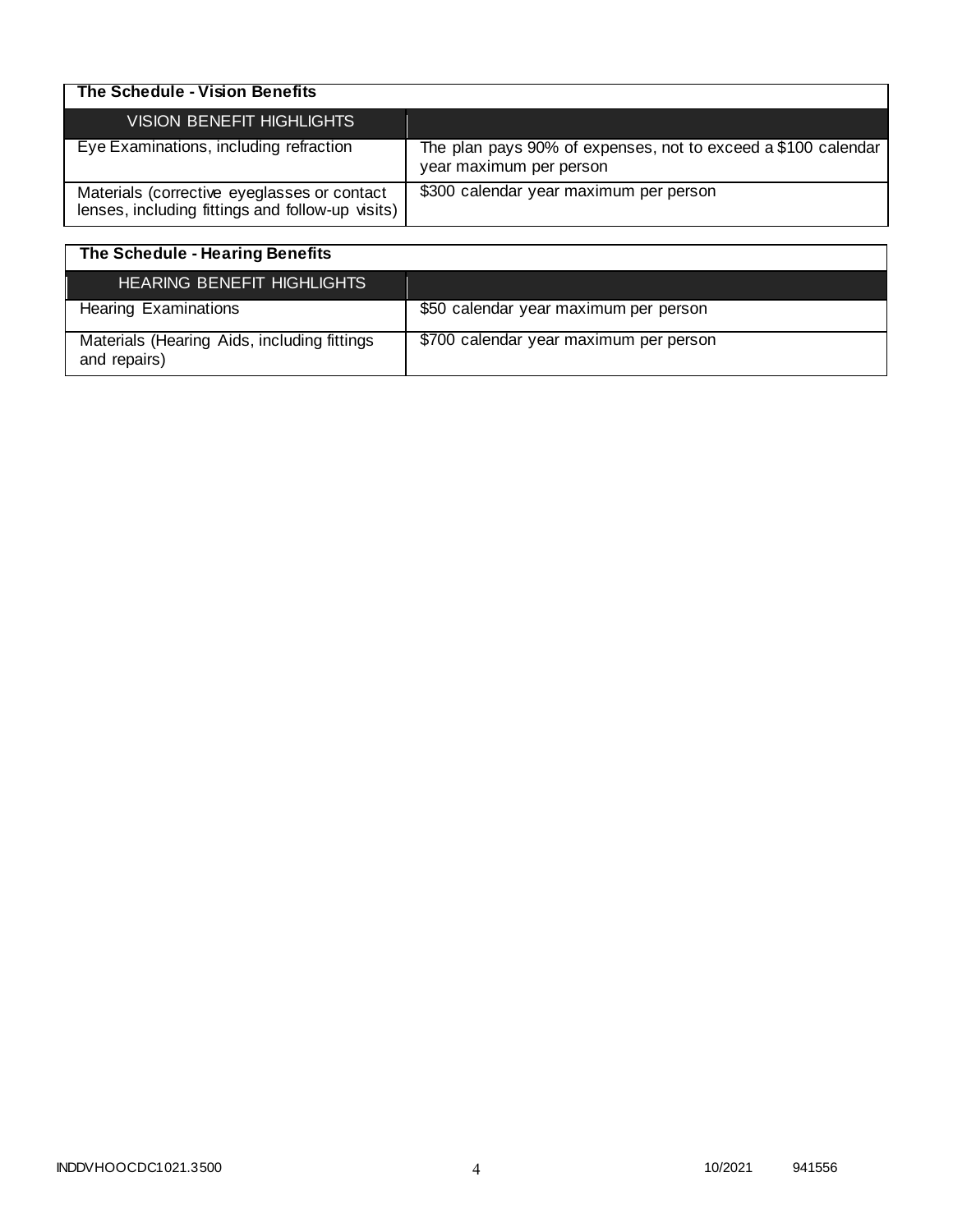### **Waiting Periods**

A Covered Person may access their dental, vision, and hearing benefit insurance once he or she has satisfied the following waiting periods:

- There is no waiting period for Class I or II dental benefits or for vision and hearing benefits.
- After 6 consecutive months of coverage dental benefits will increase to include the list of Class III procedures.
- After 12 consecutive months of coverage dental benefits will increase to include the list of Class IX procedures.

### **Missing Teeth Limitation**

There is no payment for replacement of teeth that are missing when a person first becomes insured. This payment limitation no longer applies after 24 months of continuous coverage.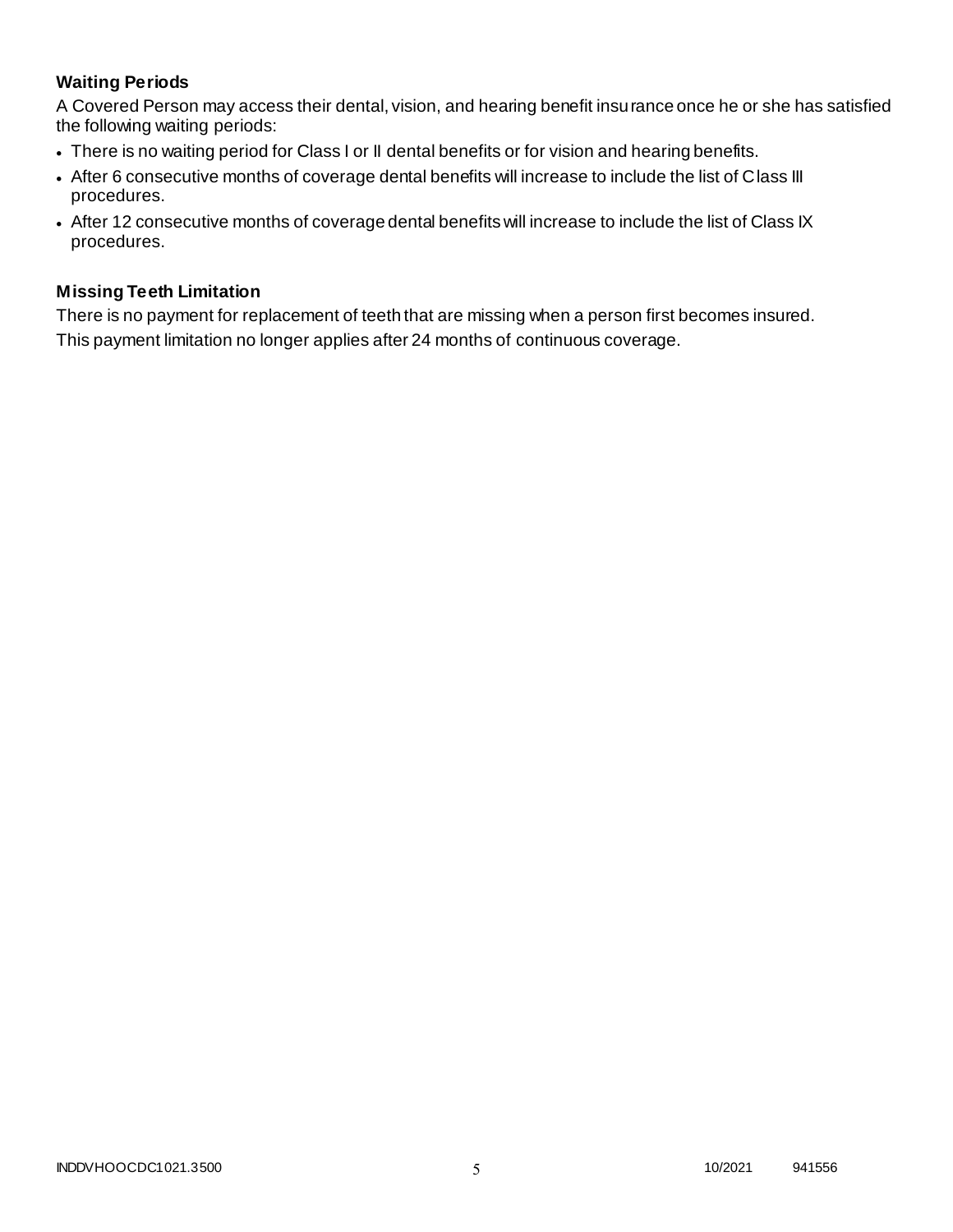### **E. Insured's Financial Responsibility**

The Insured is responsible for paying the monthly or quarterly premium on a timely basis. The Insured is also responsible to pay Providers for charges that are applied to the Deductibles, Coinsurance, and any amounts charged by Non-Participating Dental Providers in excess of the Contracted Fee. In addition, any charges for Medically Necessary and/or Dentally Necessary items that are excluded under the Policy are the responsibility of the Insured.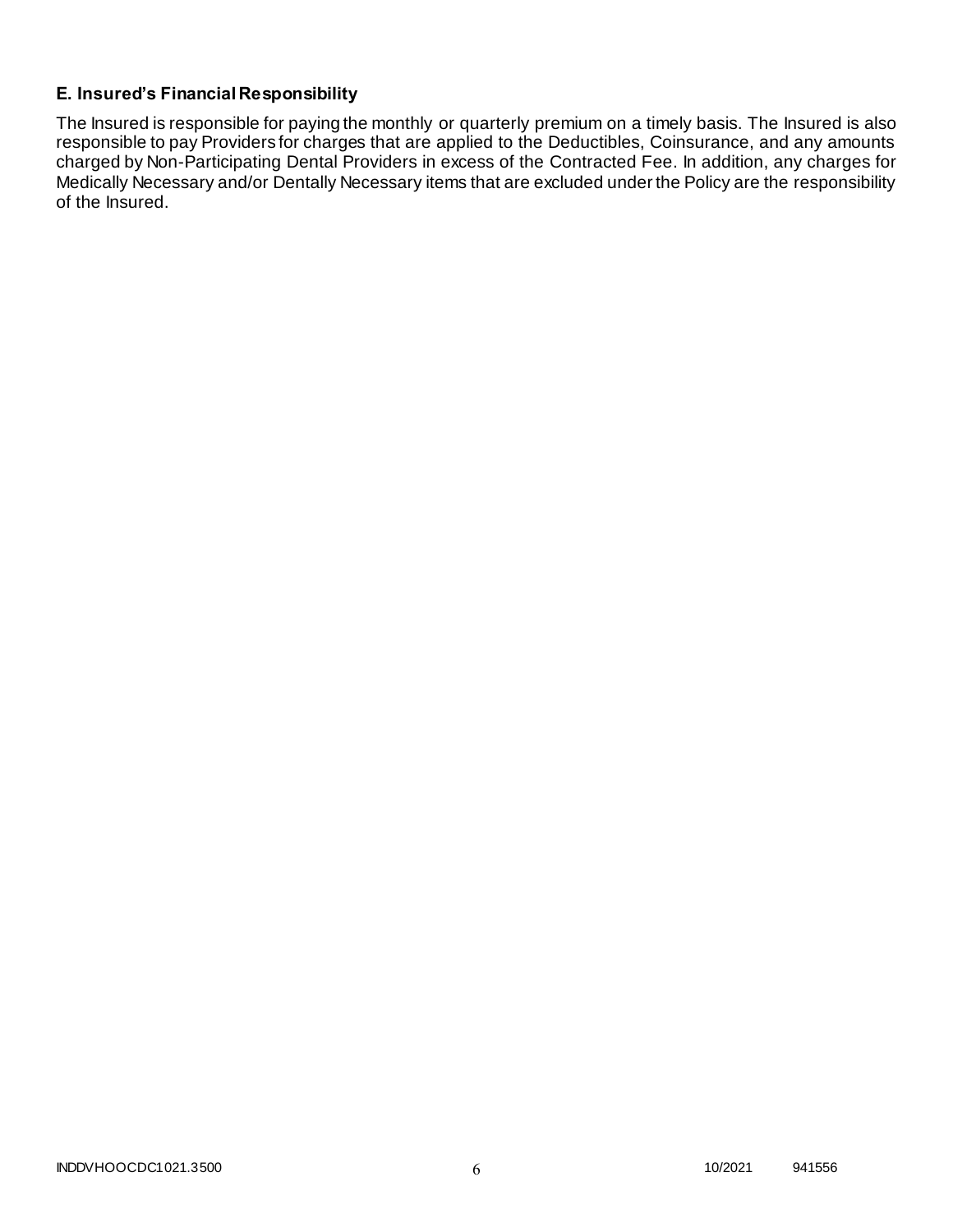### **F. Exclusions And Limitations: What Is Not Covered By This Policy**

### **Expenses Not Covered**

Covered Expenses will not include, and no payment will be made for:

- procedures which are not included in the list of Covered Dental Services, Covered Vision Services, or Covered Hearing Services;
- cone beam imaging;
- instruction for plaque control, oral hygiene and diet;
- core build-ups;
- veneers;
- precious or semi-precious metals for crowns, bridges and abutments;
- restoration of teeth which have been damaged by erosion, attrition or abrasion;
- bite registrations; precision or semi-precision attachments; or splinting;
- orthodontic treatment, except for the treatment of cleft lip and cleft palate;
- general anesthesia or intravenous sedation, when used for the purposes of anxiety control or patient management is not covered; may be considered only when medically or dentally necessary and when in conjunction with covered complex oral surgery;
- athletic mouth guards;
- services performed solely for cosmetic reasons;
- personalization or decoration of any dental device or dental work;
- replacement of an appliance per benefit guidelines;
- services that are deemed to be medical in nature;
- services and supplies received from a hospital;
- prescription drugs;
- plano lenses;
- VDT (video display terminal)/computer eyeglass benefit;
- medical or surgical treatment of the eyes;
- any type of corrective vision surgery, including LASIK surgery, radial ketatonomy (RK), automated lamellar keratoplasty (ALK), or conductive keratoplasty (CK);
- Orthoptic or vision training and any associated supplemental testing;
- any eye examination, or any corrective eyewear, required by an employer as a condition of employment;
- safety eyewear;
- sub-normal vision aids or non-prescription lenses;
- Magnification or low vision aids not shown as covered in the Schedule of Vision Coverage;
- Assistive Listening Devices (ALDs);
- medical and/or surgical treatment of the internal or external structures of the ear, including but not limited to Cochlear implants;
- Hearing Aids not prescribed by a Licensed Hearing Care Professional;
- ear protective devices or plugs;
- Hearing Aids maintenance/service contracts, ear molds and other miscellaneous repairs;
- Hearing Aids purchased online or over the counter (OTC); or
- Disposable Hearing Aids.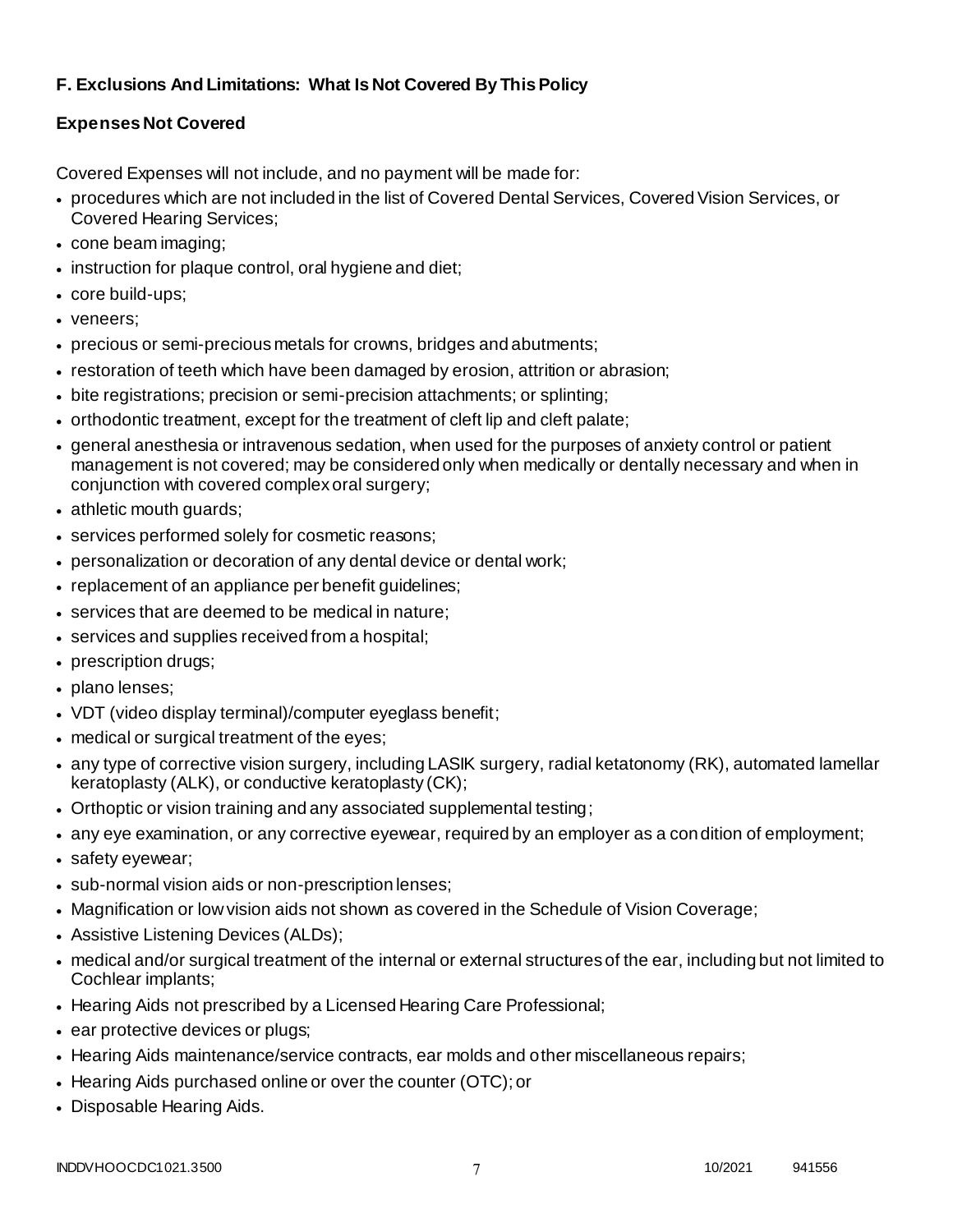### **General Limitations**

No payment will be made for expenses incurred for You or any one of Your Dependents:

- For services not specifically listed as Covered Services in this Policy;
- For services or supplies that are not Medically Necessary;
- For services received before the Effective Date of coverage;
- For services received after coverage under this Policy ends;
- For services for which You have no legal obligation to pay or for which no charge would be made if You did not have insurance coverage;
- For Professional services or supplies received or purchased directly or on Your behalf by anyone, including a Provider, from any of the following:
	- Yourself or Your employer;
	- a person who lives in the Covered Person's home, or that person's employer;
	- a person who is related to the Covered Person by blood, marriage or adoption, or that person's employer.
- for or in connection with an Injury arising out of, or in the course of, any employment for wage or profit;
- for or in connection with a Sickness which is covered under any workers' compensation or similar law;
- for charges made by a Hospital owned or operated by or which provides care or performs services for, the United States Government, if such charges are directly related to a condition which occurred while serving in the military or an associated auxiliary unit;
- services or supplies received due to an act of war, declared or undeclared while serving in the military or an associated auxiliary unit;
- to the extent that payment is unlawful where the person resides when the expenses are incurred;
- for charges which the person is not legally required to pay;
- for charges which would not have been made if the person had no insurance;
- to the extent that billed charges exceed the rate of reimbursement as described in the Schedule;
- for charges for unnecessary care, treatment or surgery;
- to the extent that You or any of Your Dependents is in any way paid or entitled to payment for those expenses by or through a public program, other than Medicaid;
- for or in connection with experimental procedures or treatment methods not approved by the American Dental Association or the appropriate dental specialty society;
- Procedures that are a covered expense under any other plan which provides dental, vision, or hearing benefits;
- To the extent that benefits are paid or payable for those expenses under the mandatory part of any auto insurance policy written to comply with a "no-fault" insurance law or an uninsured motorist insurance law. Cigna will take into account any adjustment option chosen under such part by You or any one of Your Dependents.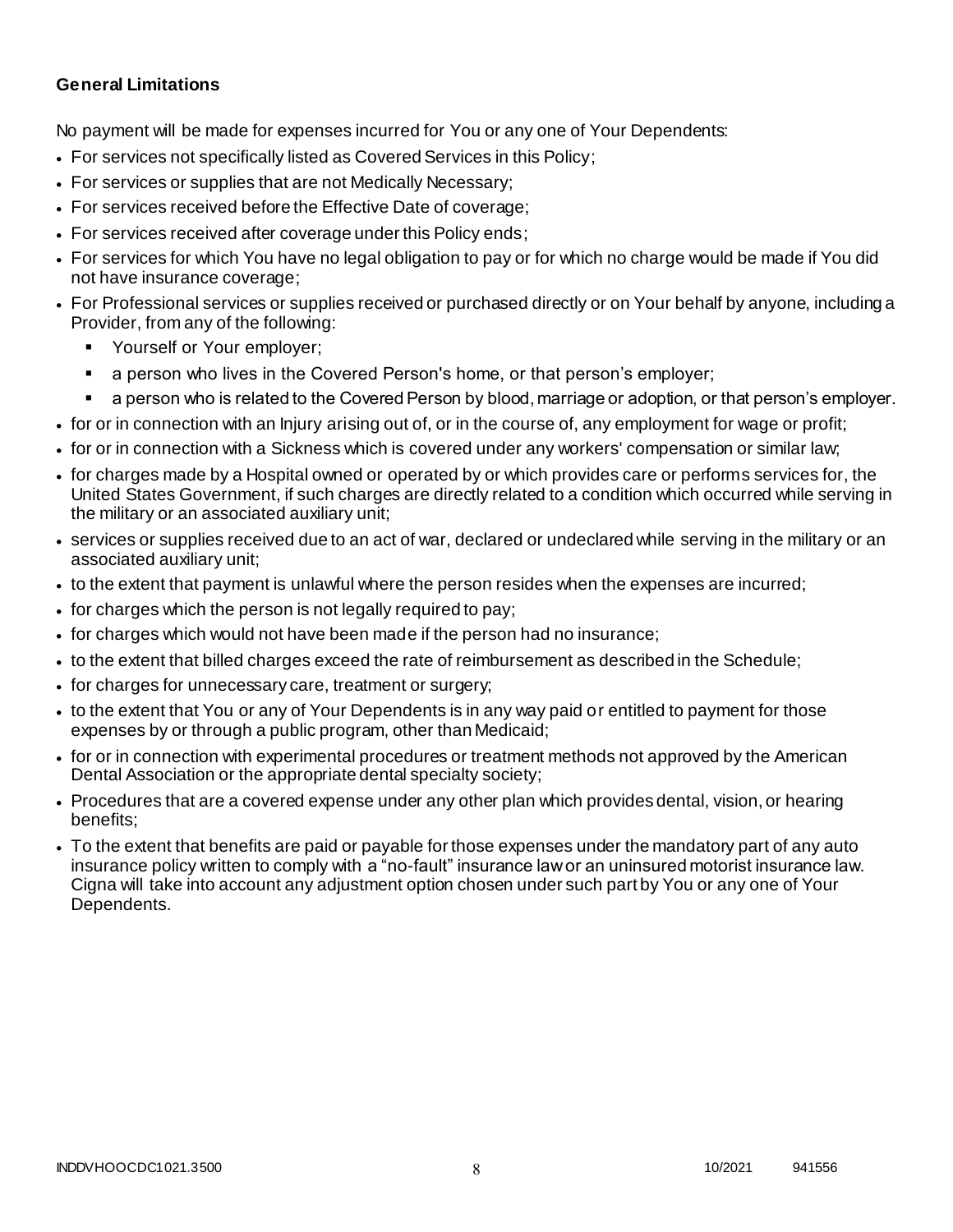### **G. Predetermination of Dental Benefits Program**

Predetermination of Benefits is a voluntary review of a Dentist's proposed treatment plan and expected charges. It is not preauthorization of service and is not required.

The treatment plan should include supporting pre-operative x-rays and other diagnostic materials as requested by Cigna's dental consultant. If there is a change in the treatment plan, a revised plan should be submitted.

Cigna will determine covered dental expenses for the proposed treatment plan. If there is no Predetermination of Benefits, Cigna will determine covered dental expenses when it receives a claim.

Review of proposed treatment is advised whenever extensive dental work is recommended when charges exceed **\$500**.

Predetermination of Benefits is not a guarantee of a set payment. Payment is based on the se rvices that are actually delivered and the coverage in force at the time services are completed.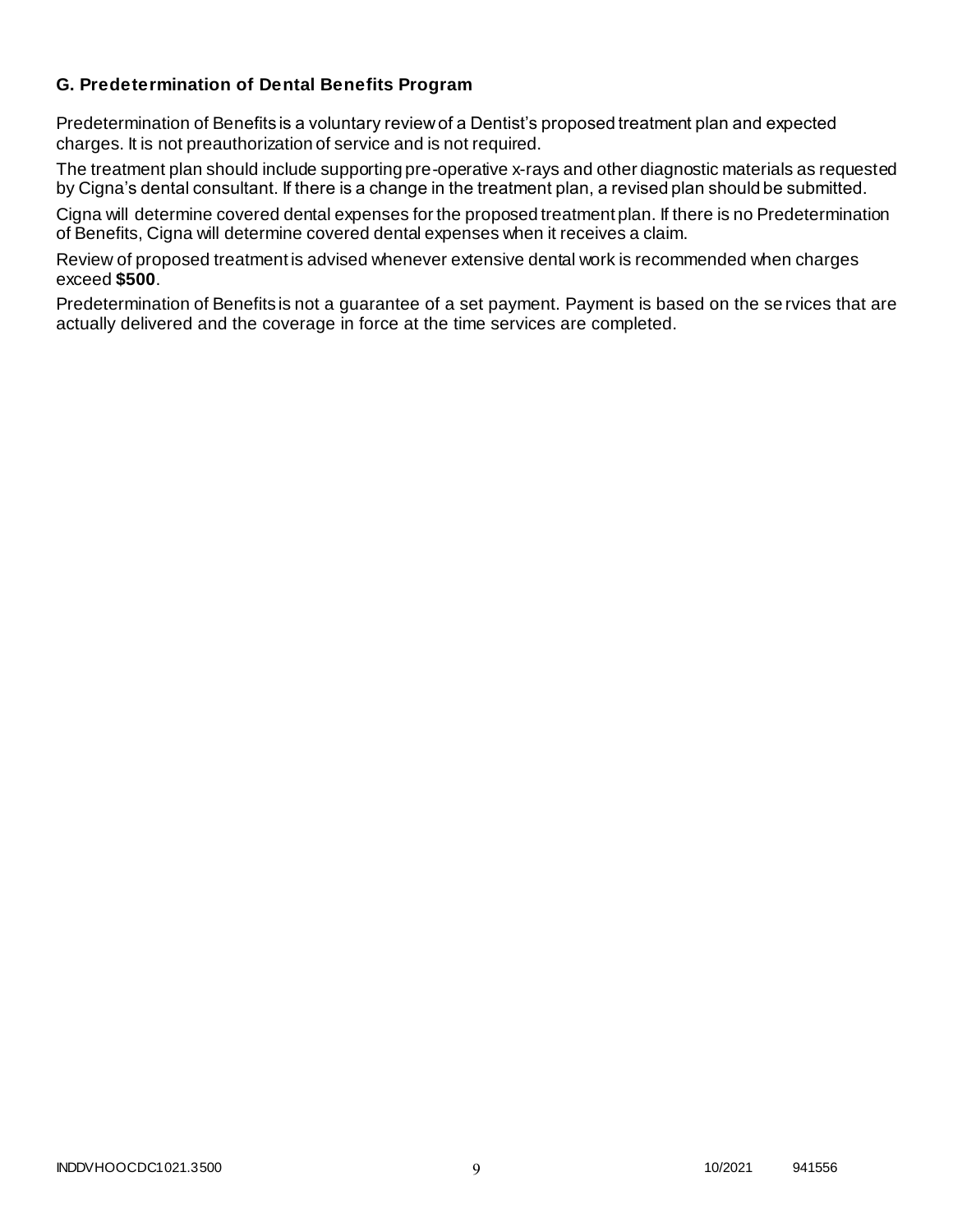#### **H. General Provisions**

### **WHEN YOU HAVE A COMPLAINT OR AN APPEAL**

For the purposes of this section, any reference to "You," "Your" or "Yourself" also refers to a representative or Provider designated by You to act on Your behalf, unless otherwise noted.

We want You to be completely satisfied with the care You receive. That is why We have established a process for addressing Your concerns and solving Your problems.

#### **Start with Member Services**

We are here to listen and help. If You have a concern regarding a person, a service, the quality of care, or contractual benefits, You can call Our toll-free number and explain Your concern to one of Our Customer Service representatives. You can also express that concern in writing. Please call or write to Us at the following:

Customer Services Toll-Free Number or address on mycigna.com, explanation of benefits or claim form

We will do Our best to resolve the matter on Your initial contact. If We need more time to review or investigate Your concern, We will get back to You as soon as possible, but in any case within 30 days. If You are not satisfied with the results of a coverage decision, You can start the appeals procedure .

#### **Appeals Procedure**

Cigna has a two step appeals procedure for coverage decisions. To initiate an appeal, You must submit a request for an appeal in writing within 365 days of receipt of a denial notice. You should state the reason why You feel Your appeal should be approved and include any information supporting Your appeal. If You are unable or choose not to write, You may ask to register Your appeal by telephone. Call or write to Us at the toll-free number or address on Your Benefit Identification card, explanation of benefits or claim form.

#### **Level One Appeal**

Your appeal will be reviewed and the decision made by someone not involved in the initial decision. Appeals involving Medical Necessity or clinical appropriateness will be considered by a health c are professional.

For level one appeals, We will respond in writing with a decision within 30 calendar days after We receive an appeal for a postservice coverage determination. If more time or information is needed to make the determination, We will notify You in writing to request an extension of up to 15 calendar days and to specify any additional information needed to complete the review.

If You are not satisfied with Our level-one appeal decision, You may request a level-two appeal.

#### **Level Two Appeal**

If You are dissatisfied with Our level one appeal decision, You may request a second review. To start a level two appeal, follow the same process required for a level one appeal.

Most requests for a second review will be conducted by the Appeals Committee, which consists of at least three people. Anyone involved in the prior decision may not vote on the Committee. For appeals involving Medical Necessity or clinical appropriateness, the Committee will consult with at least one Dentist reviewer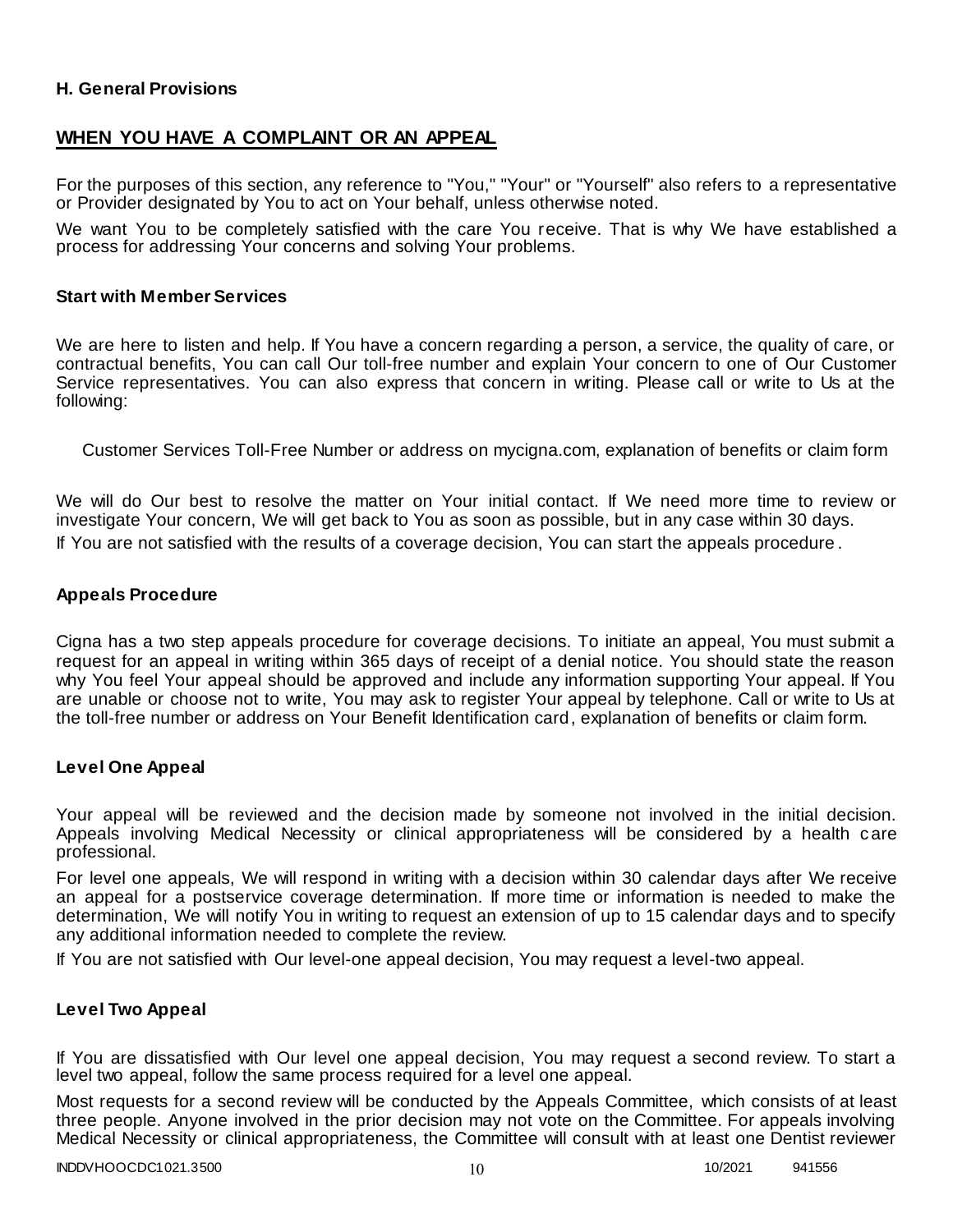in the same or similar specialty as the care under consideration, as determined by Cigna's Dentist reviewer. You may present Your situation to the Committee in person or by conference call.

For level two appeals We will acknowledge in writing that We have received Your request and schedule a Committee review. For postservice claims, the Committee review will be completed within 30 calendar days. If more time or information is needed to make the determination, We will notify You in writing to request an extension of up to 15 calendar days and to specify any additional information needed by the Committee to complete the review. You will be notified in writing of the Committee's decision within five working days after the Committee meeting, and within the Committee review time frames above if the Committee does not approve the requested coverage.

#### **Notice of Benefit Determination on Appeal**

Every notice of an appeal decision will be provided in writing or electronically and, if an adverse determination, will include:

- (1) the specific reason or reasons for the denial decision;
- (2) reference to the specific Policy provisions on which the decision is based;
- (3) a statement that the claimant is entitled to receive, upon request and free of charge, reasonable access to and copies of all documents, records, and other Relevant Information as defined;
- (4) upon request and free of charge, a copy of any internal rule, guideline, protocol or other similar criterion that was relied upon in making the adverse determination regarding Your appeal, and an e xplanation of the scientific or clinical judgment for a determination that is based on a medical necessity, experimental treatment or other similar exclusion or limit.

#### **Relevant Information**

Relevant Information is any document, record, or other information which was relied upon in making the benefit determination; was submitted, considered, or generated in the course of making the benefit determination, without regard to whether such document, record, or other information was relied upon in making the benefit determination; demonstrates compliance with the administrative processes and safeguards required by federal law in making the benefit determination; or constitutes a statement of policy or guidance with respect to the plan concerning the denied treatment option or benefit or the claimant's diagnosis, without regard to whether such advice or statement was relied upon in making the benefit determination.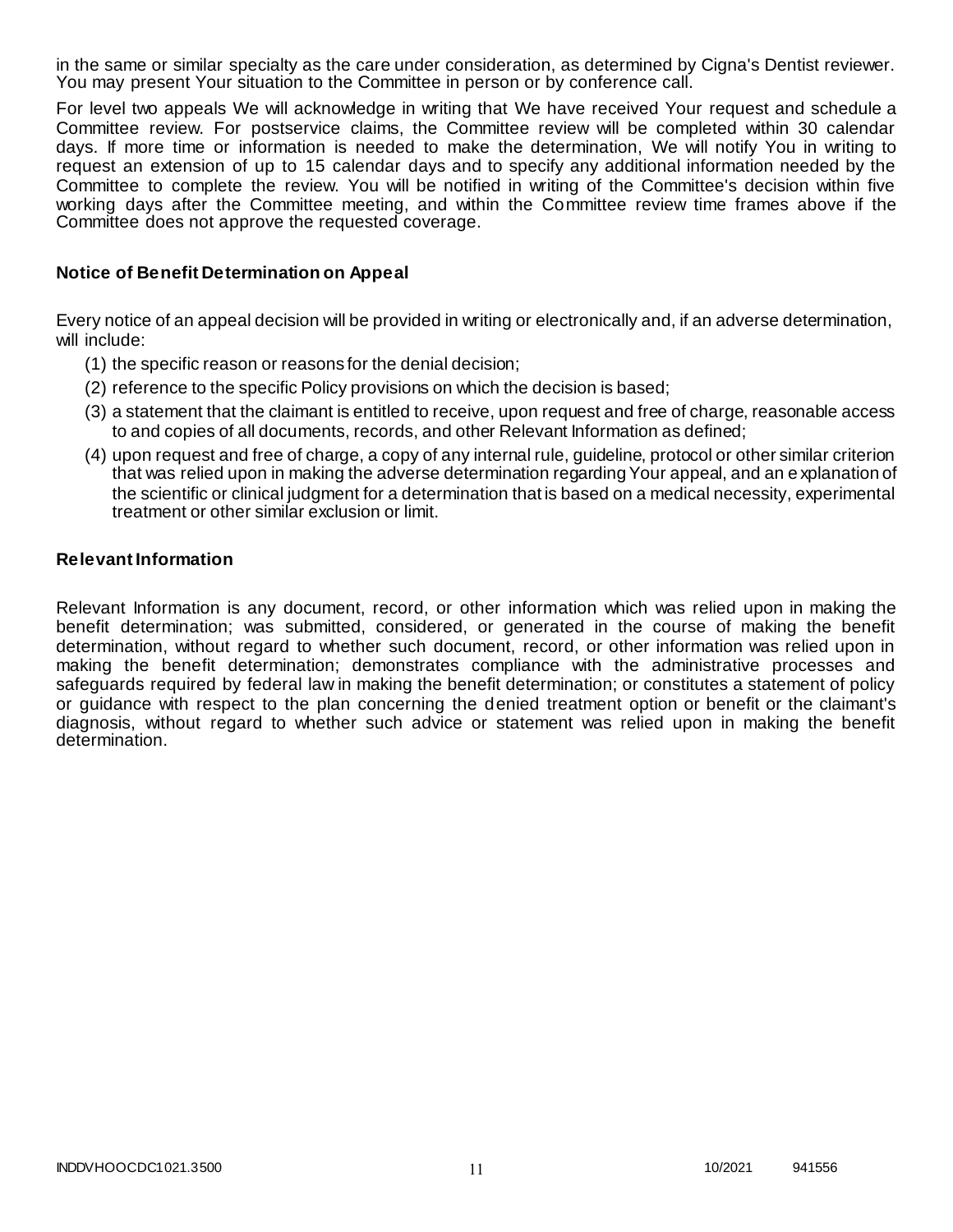### **I. Participating Dental Providers**

Cigna will provide a current list of Dentists currently participating with Cigna and their locations to each Covered Person upon request.

To verify if a Dentist is currently participating with Cigna and is accepting new Cigna Insureds, the Covered Person should visit Our website at mycigna.com.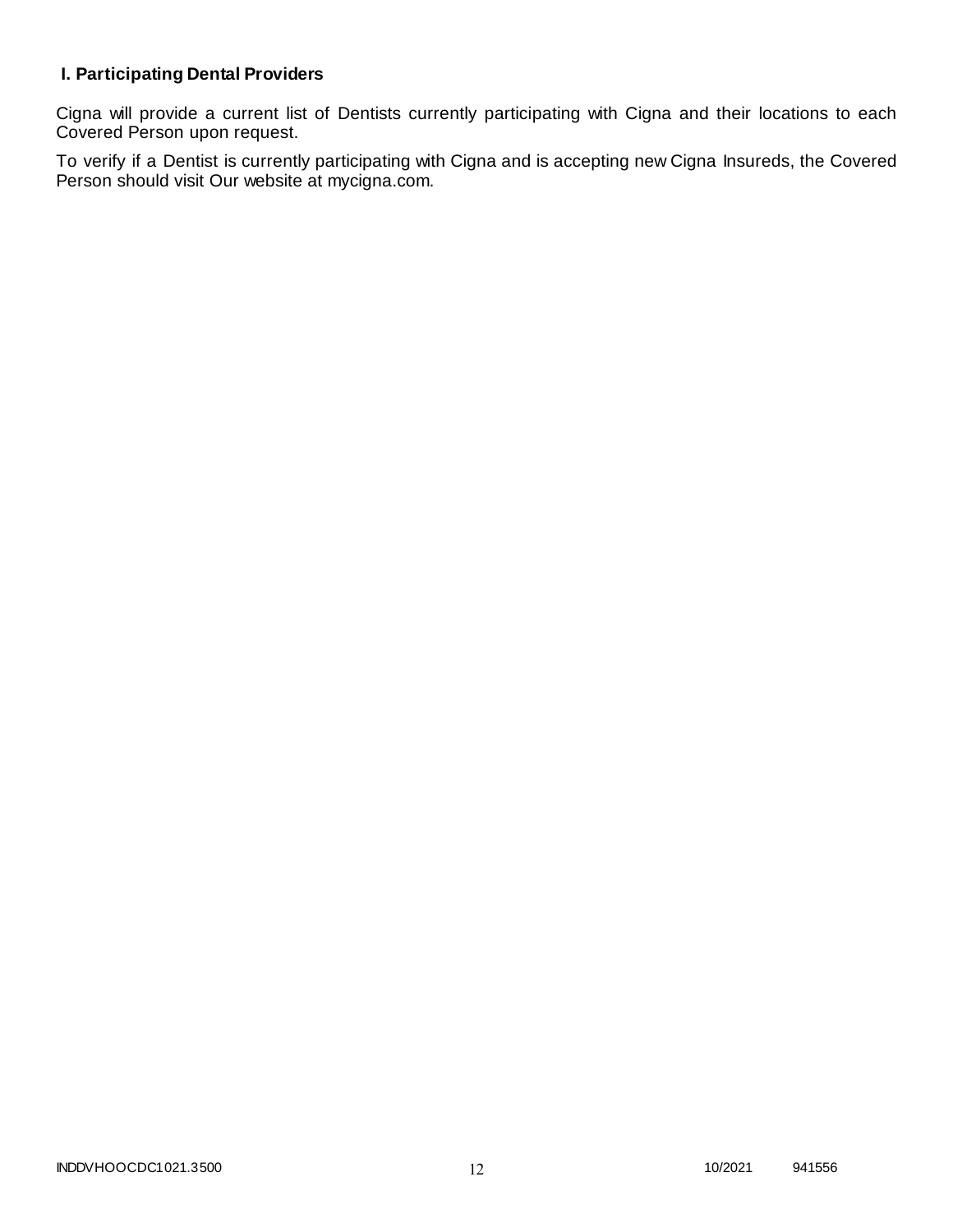#### **J. Renewability, Eligibility, and Continuation**

1. The Policy will renew except for the specific events stated in the Policy. Cigna may change the premiums of the Policy with 60 days written notice to the Insured. However, Cigna will not refuse to renew or change the premium schedule for the Policy on an individual basis, but only for all Insureds in the same class and covered under the same Policy as You.

2. The individual plan is designed for residents of District of Columbia who are not enrolled under or covered by any other group or individual health coverage. You must notify Cigna of all changes that may affect any Covered Person's eligibility under the Policy.

3. You or Your Dependent(s) will become ineligible for coverage:

- When premiums are not paid according to the due dates and grace periods described in the premium section.
- With respect to Your Spouse, Domestic Partner, or partner to a Civil Union: when the Spouse is no longer married to the Insured or when the union is dissolved.
- With respect to You and Your Family Member(s): when You no longer meet the requirements listed in the Conditions of Eligibility section.
- The date the Policy terminates.
- When the Insured no longer lives in the Service Area.

4. If a Covered Person's eligibility under this Plan would terminate due to the Insured's death, divorce or if other Dependents would become ineligible due to age or no longer qualify as dependents for coverage under this Plan; except for the Insured's failure to pay premium, the Covered Person's insurance will be continued if the Covered Person exercising the continuation right notifies Cigna and pays the appropriate monthly premium within 60 days following the date this Policy would otherwise terminate. Any waiting periods in the new Plan will be considered as being met to the extent coverage was in force under this Plan.